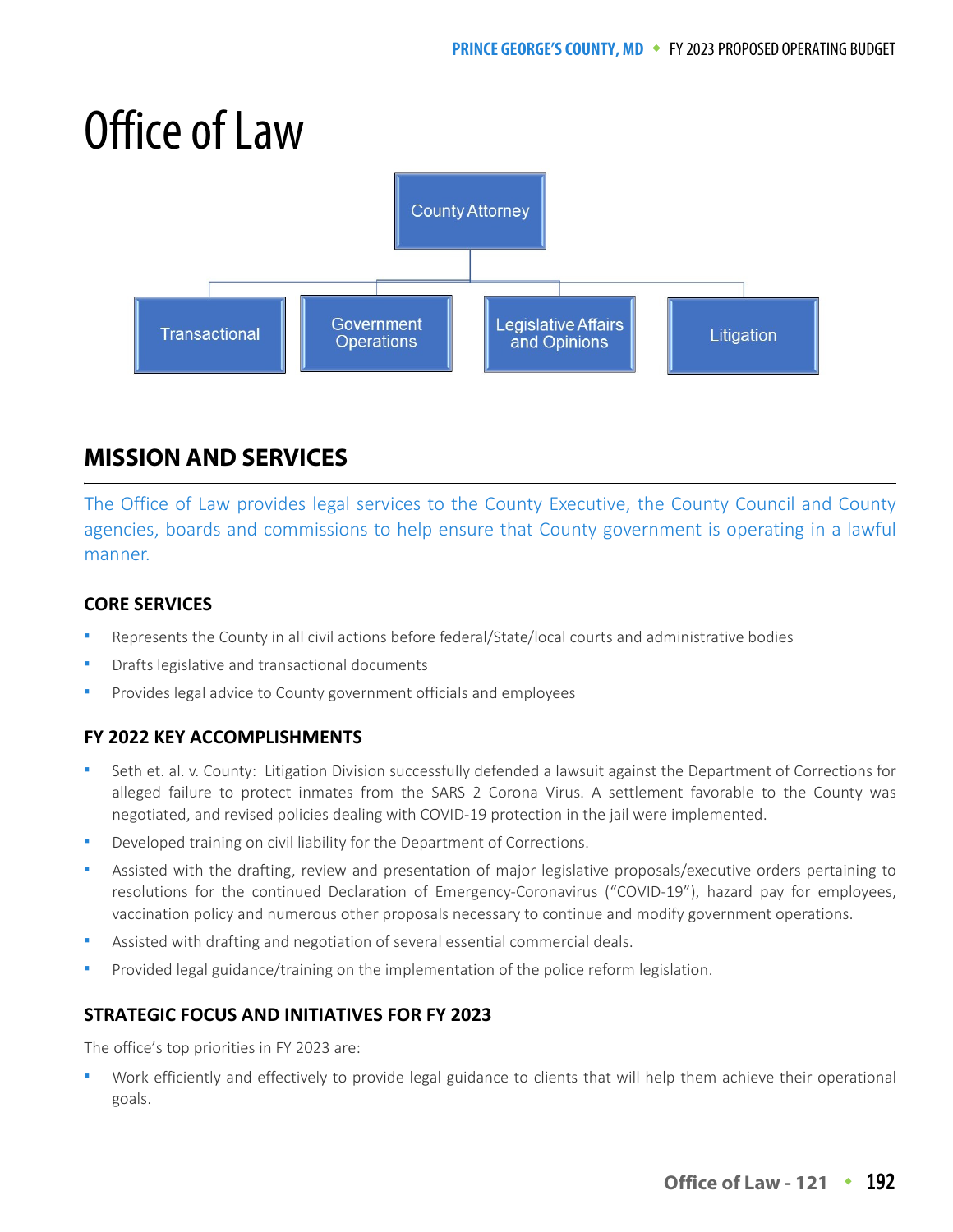Attempt to reduce the amount of payouts and adverse decisions resulting from litigation against the County by monitoring cases to identify trends and consultation with the applicable agency.

## **FY 2023 BUDGET SUMMARY**

The FY 2023 proposed budget for the Office of Law is \$4,676,000, an increase of \$536,00 or 12.9% above the FY 2022 approved budget.

## **Expenditures by Fund Type**

|                   | <b>FY 2021 Actual</b> |           |               | FY 2022 Budget |               | FY 2022 Estimate |             | FY 2023 Proposed |  |
|-------------------|-----------------------|-----------|---------------|----------------|---------------|------------------|-------------|------------------|--|
| <b>Fund Types</b> | <b>Amount</b>         | % Total   | <b>Amount</b> | % Total        | <b>Amount</b> | % Total          | Amount      | % Total          |  |
| General Fund      | \$4,469,300           | $100.0\%$ | \$4,140,000   | 100.0%         | \$3,657,300   | $100.0\%$        | \$4,676,000 | 100.0%           |  |
| <b>Total</b>      | \$4,469,300           | 100.0%    | \$4,140,000   | 100.0%         | \$3,657,300   | 100.0%           | \$4,676,000 | 100.0%           |  |

## **Reconciliation from Prior Year**

|                                                                                                                                                                                        | <b>Expenditures</b> |
|----------------------------------------------------------------------------------------------------------------------------------------------------------------------------------------|---------------------|
| <b>FY 2022 Approved Budget</b>                                                                                                                                                         | \$4,140,000         |
| <b>Increase Cost: Compensation - Mandated Salary Requirements</b> — Annualization of FY 2022 salary adjustments                                                                        | \$568,500           |
| <b>Increase Cost: Fringe Benefits</b> — Increase in the fringe benefit rate from 30.1% to 32.9% to align with projected costs as<br>well as funding for two new Paralegal 3G positions | 320,300             |
| Add: Compensation - New Positions - Funding for two new Paralegal 3G positions                                                                                                         | 120,000             |
| <b>Add: Operating</b> — Funding for enhancements to the case management software system                                                                                                | 28,400              |
| <b>Increase Cost: Operating - Technology Cost Allocation</b> - Increase in OIT charges based on anticipated countywide costs<br>for technology                                         | 18,000              |
| <b>Decrease Cost: Compensation</b> — Increase in budgeted staff attrition from 9.0% to 10.0%                                                                                           | (175, 400)          |
| <b>Decrease Cost: Recovery Increase</b> — Increase in recovery rates to align with projected costs for salary adjustments and<br>fringe benefit costs                                  | (343, 800)          |
| <b>FY 2023 Proposed Budget</b>                                                                                                                                                         | \$4,676,000         |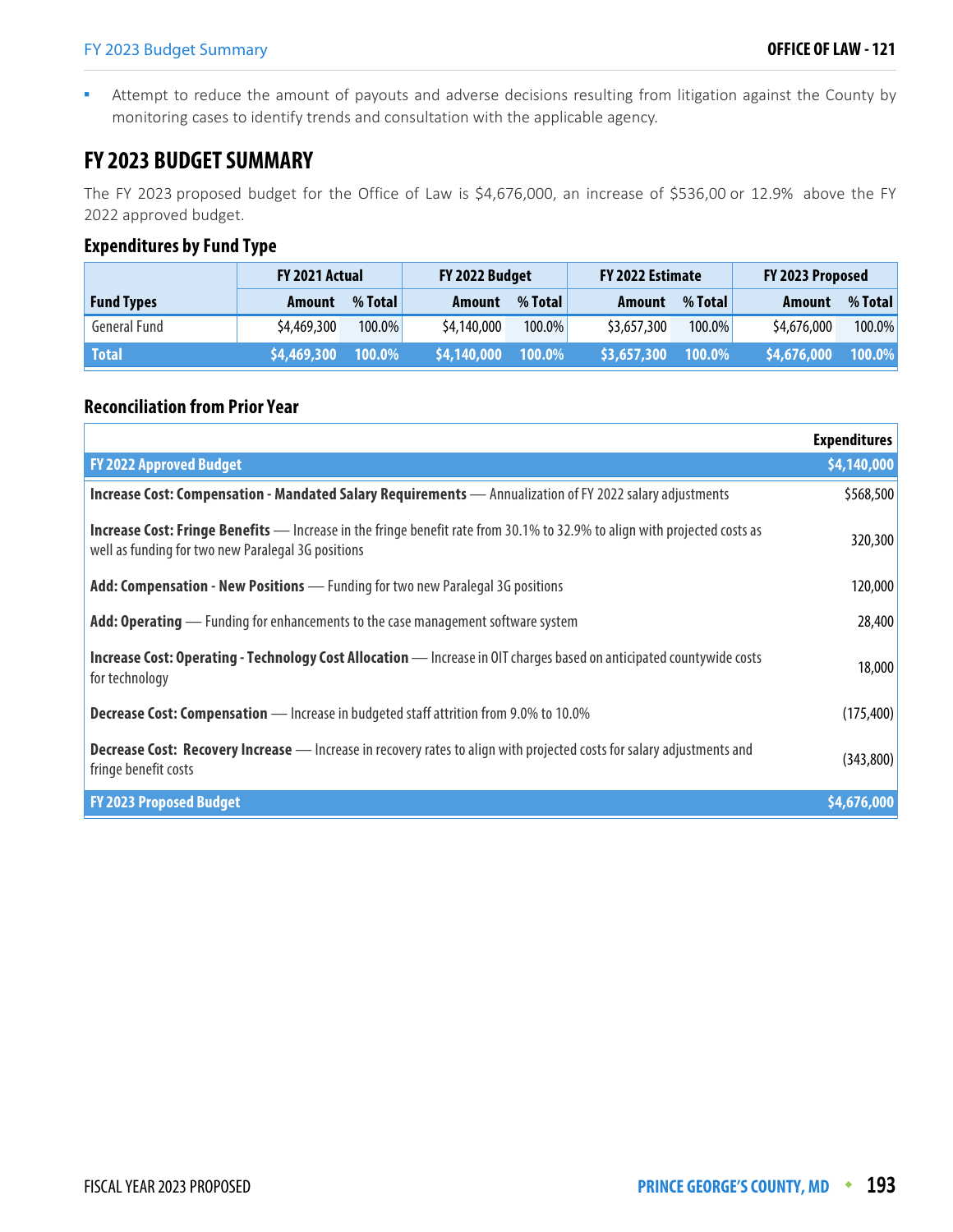## **STAFF AND BUDGET RESOURCES**

| <b>Authorized Positions</b> | FY 2021<br><b>Budget</b> | FY 2022<br><b>Budget</b> | FY 2023<br>Proposed | Change<br><b>FY22-FY23</b> |
|-----------------------------|--------------------------|--------------------------|---------------------|----------------------------|
| <b>General Fund</b>         |                          |                          |                     |                            |
| Full Time - Civilian        | 57                       | 59                       | 61                  | 2                          |
| Full Time - Sworn           | 0                        | 0                        | O                   | $\left( \right)$           |
| Subtotal - FT               | 57                       | 59                       | 61                  | 2                          |
| Part Time                   | 0                        | U                        | 0                   | 0                          |
| <b>Limited Term</b>         | 0                        | U                        | O                   |                            |
| <b>TOTAL</b>                |                          |                          |                     |                            |
| Full Time - Civilian        | 57                       | 59                       | 61                  | $\mathfrak{D}$             |
| Full Time - Sworn           | 0                        | U                        | U                   | Λ                          |
| Subtotal - FT               | 57                       | 59                       | 61                  | 2                          |
| Part Time                   | 0                        | U                        | U                   |                            |
| <b>Limited Term</b>         |                          |                          |                     |                            |

|                               | FY 2023      |                  |                 |
|-------------------------------|--------------|------------------|-----------------|
| Positions By Classification   | Full<br>Time | Part<br>Time     | Limited<br>Term |
| Administrative Assistant      | 4            | 0                | Λ               |
| <b>Administrative Support</b> | 11           | $\left( \right)$ | U               |
| Attorney                      | 35           | $\left( \right)$ |                 |
| Deputy Director               | 3            | 0                |                 |
| <b>Director</b>               |              |                  |                 |
| Investigator                  |              |                  |                 |
| Law Clerk                     | 3            | $\left( \right)$ |                 |
| Paralegal                     | 3            | Ω                | Λ               |
| TOTAL                         | 61           |                  |                 |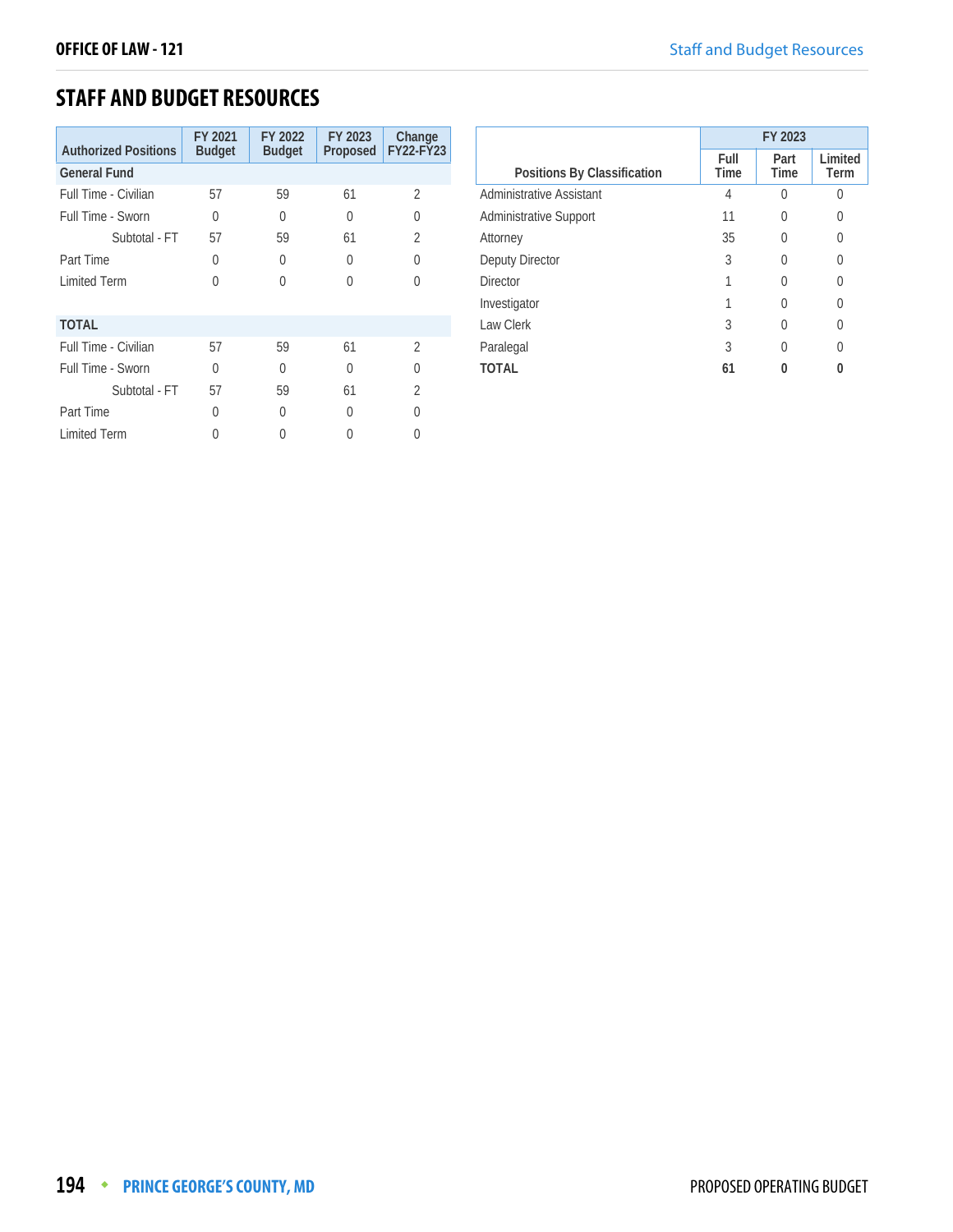|                        | <b>FY 2021</b><br><b>FY 2022</b><br><b>FY 2022</b> |               | FY 2023         | <b>Change FY22-FY23</b> |              |             |
|------------------------|----------------------------------------------------|---------------|-----------------|-------------------------|--------------|-------------|
| <b>Category</b>        | <b>Actual</b>                                      | <b>Budget</b> | <b>Estimate</b> | <b>Proposed</b>         | Amount $(5)$ | Percent (%) |
| Compensation           | \$5,379,745                                        | \$5,381,400   | \$4,766,500     | \$5,894,500             | \$513,100    | 9.5%        |
| <b>Fringe Benefits</b> | ,685,902                                           | 1,619,800     | 1,479,300       | 1,940,100               | 320,300      | 19.8%       |
| Operating              | 418,537                                            | 559,400       | 532,200         | 605,800                 | 46,400       | 8.3%        |
| Capital Outlay         |                                                    |               |                 |                         |              |             |
| <b>SubTotal</b>        | \$7,484,184                                        | \$7,560,600   | \$6,778,000     | \$8,440,400             | \$879,800    | 11.6%       |
| Recoveries             | (3,014,884)                                        | (3,420,600)   | (3, 120, 700)   | (3,764,400)             | (343, 800)   | 10.1%       |
| <b>Total</b>           | \$4,469,300                                        | \$4,140,000   | \$3,657,300     | \$4,676,000             | \$536,000    | 12.9%       |

## **Expenditures by Category - General Fund**

In FY 2023, compensation expenditures increase 12.9% over the FY 2022 budget primarily due to the addition of 2 paralegal positions and the annualization of FY 2022 merit increases. The new positions will handle the Maryland Public Information Act (MPIA) requests. The compensation budget includes funding for all 61 full time employees. Fringe benefit expenditures increase 19.8% above the FY 2022 budget due to the increase in the fringe benefit rate from 30.1% to 32.9% and compensation adjustments.

Operating expenses increase 8.3% over the FY 2022 budget due to an increase in the technology allocation charge and funding for enhancements to the case management software system.

Recoveries increase 10.1% above the FY 2022 budget to align with projected costs for salary adjustments and fringe costs.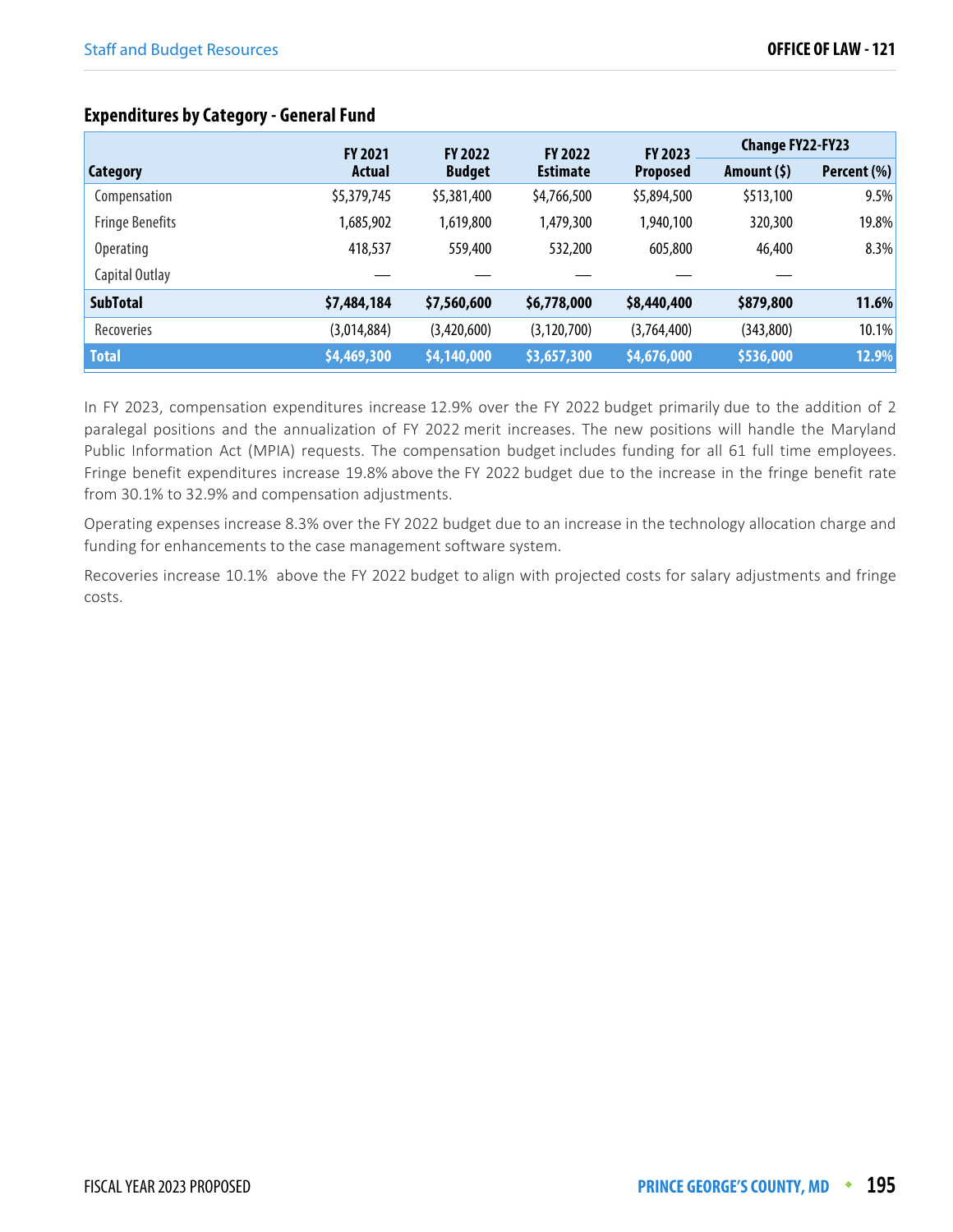## **SERVICE DELIVERY PLAN AND PERFORMANCE**

**Goal 1** — To provide legal representation and advice to the County Executive, the County Council and County agencies in order to reduce the County's exposure to legal liability.

**Objective 1.1** – Reduce the amount of payouts resulting from litigation against the County (millions).

| <b>FY 2027</b> | <b>FY 2020</b> | <b>FY 2021</b> | <b>FY 2022</b>   | <b>FY 2023</b>   | Trend |
|----------------|----------------|----------------|------------------|------------------|-------|
| Target         | Actual         | Actual         | <b>Estimated</b> | <b>Projected</b> |       |
| <b>\$3.0</b>   | S4.1           | S21.0          | \$6.0            | \$5.0            |       |

## **Trend and Analysis**

The number and amount of payouts for lawsuits can vary from year to year due to multiple factors including facts of the case, applicable law, courtroom factors, and the timing of a payout. Another significant factor are recent policeinvolved events throughout the country that have revised contemporary views on police misconduct issues. The Maryland General Assembly amended the Local Government Tort Claims Act to increase the cap on the County's liability for police intentional torts and violations of the Maryland Declaration of Rights to \$890,000 for all claims arising out of an incident and increased the cap for wrongful death actions for police misconduct to \$1,335,000. This will likely result in an upward trend of payouts in subsequent fiscal years. One or two litigation cases can greatly impact the amount of payouts in any given reporting period. While there are several pending cases which have the probability of a potential payout of \$400,000 or more, the Office of Law anticipates staying within our projections for the fiscal years noted under this objective. The Office of Law continues to monitor cases to identify trends and address problems with the applicable agency, to include agency training, in an attempt to minimize the impact of litigation on the County.

## **Performance Measures**

| <b>Measure Name</b>                                    | FY 2019<br><b>Actual</b> | FY 2020<br><b>Actual</b> | FY 2021<br><b>Actual</b> | FY 2022<br><b>Estimated</b> | FY 2023<br>Projected |
|--------------------------------------------------------|--------------------------|--------------------------|--------------------------|-----------------------------|----------------------|
| <b>Resources (Input)</b>                               |                          |                          |                          |                             |                      |
| Litigation attorneys                                   | 9                        | 9                        | 7                        | 9                           | 9                    |
| <b>Workload, Demand and Production (Output)</b>        |                          |                          |                          |                             |                      |
| New lawsuits received                                  | 60                       | 57                       | 60                       | 50                          | 50                   |
| Lawsuits closed                                        | 66                       | 68                       | 41                       | 20                          | 20                   |
| <b>Active lawsuits</b>                                 | 107                      | 107                      | 163                      | 170                         | 170                  |
| Number of new Administrative Hearing cases<br>received | 1,481                    | 59                       | 59                       | 60                          | 60                   |
| MPIA requests received                                 | 282                      | 252                      | 558                      | 600                         | 600                  |
| Department of Social Services (DSS) cases received     | 277                      | 202                      | 164                      | 170                         | 170                  |
| <b>Workers' Compensation Cases Received</b>            | 1,481                    | 1,221                    | 1,660                    | 1,700                       | 1,700                |
| <b>Efficiency</b>                                      |                          |                          |                          |                             |                      |
| Active lawsuits per litigation attorney                | 12.0                     | 14.0                     | 23.0                     | 25.0                        | 25.0                 |
| New lawsuits per litigation attorney                   | 9.0                      | 6.0                      | 7.0                      | 7.0                         | 7.0                  |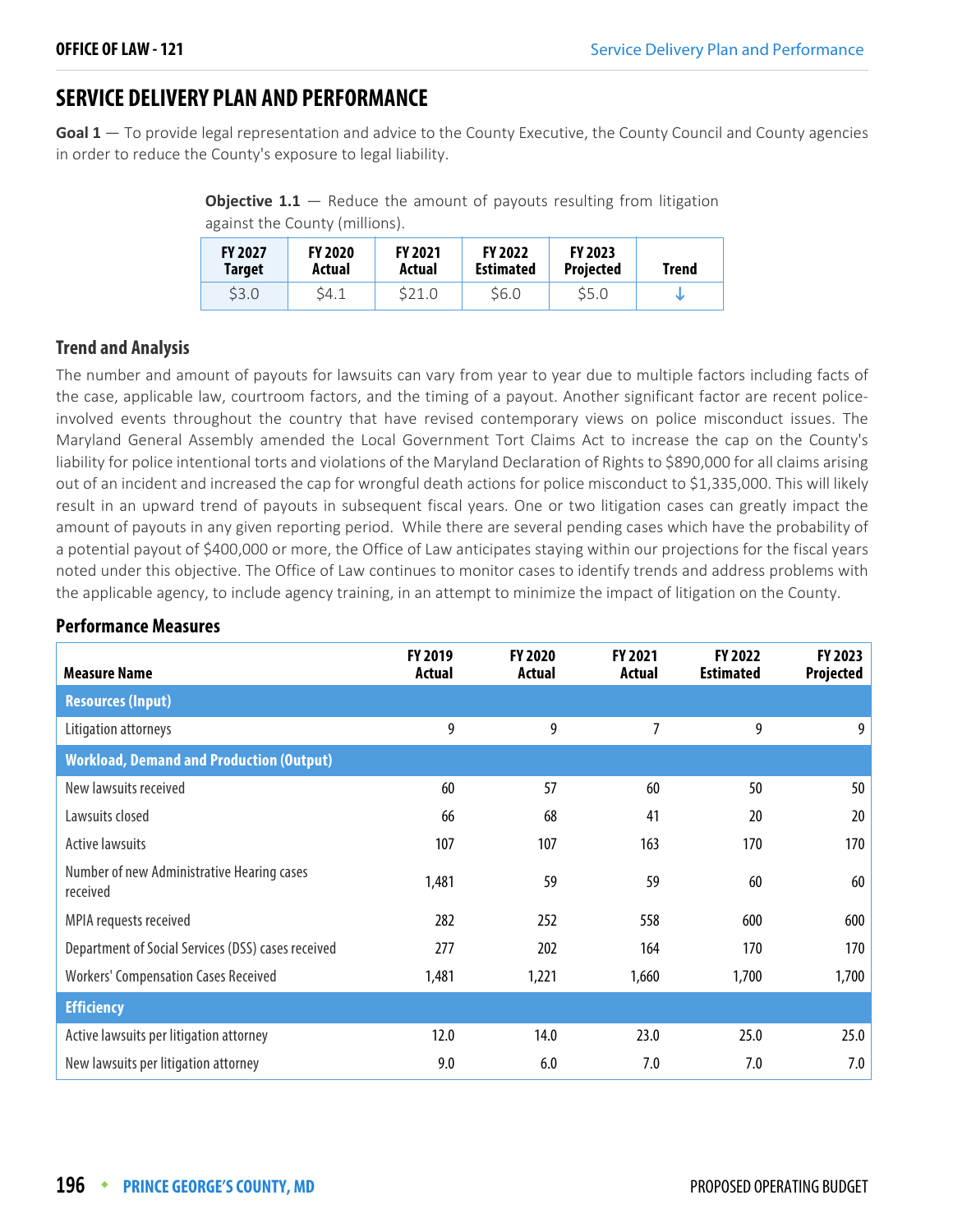#### **Performance Measures** (continued)

| <b>Measure Name</b>                                                          | <b>FY 2019</b><br>Actual | <b>FY 2020</b><br>Actual | <b>FY 2021</b><br>Actual | <b>FY 2022</b><br><b>Estimated</b> | FY 2023<br>Projected |
|------------------------------------------------------------------------------|--------------------------|--------------------------|--------------------------|------------------------------------|----------------------|
| <b>Quality</b>                                                               |                          |                          |                          |                                    |                      |
| Lawsuits closed at or below amount of money set<br>aside to pay for lawsuits | 66%                      | 40%                      | 98%                      | 98%                                | 98%                  |
| <b>Impact (Outcome)</b>                                                      |                          |                          |                          |                                    |                      |
| Payouts resulting from litigation against the County<br>(millions)           | \$2.2                    | \$4.1                    | \$21.0                   | \$6.0                              | \$5.0\$              |

**Objective 1.2** – Reduce the average response time to requests for transactional review.

| <b>FY 2027</b> | <b>FY 2020</b> | <b>FY 2021</b> | <b>FY 2022</b>   | <b>FY 2023</b>   | Trend |
|----------------|----------------|----------------|------------------|------------------|-------|
| Target         | Actual         | Actual         | <b>Estimated</b> | <b>Projected</b> |       |
|                |                |                |                  |                  | ⊖     |

## **Trend and Analysis**

The timetable for transactional reviews range from three to ten business days depending on the complexity of the matter and condition of items received. The majority of requests are completed within that range and are closed by the designated due date, with an average of eight days in FY 2020 and seven days in FY2021. The Office of Law receives over 1,400 transactional review requests per fiscal year. In FY 2021, the transactional review requests received were over 1,600. The Office of Law has been able to reduce its review of contracts for aid provided to individuals and businesses in the County from certain grant sources through the use of online contracting. With the use of the County's new e-procurement system, the Office of Law has been able to conduct reviews in that system within an average of four days. From FY 2015 through FY 2020, the Office Law experienced an upward trend each year in the number of transactional review requests. In addition, the Office of Law is experiencing an increase in the number of complex requests, which require additional handling time. Please note that the more complex requests, or requests that require substantial changes prior to approval for legal sufficiency, will most likely fall outside the statistical periods referenced above.

## **Performance Measures**

| <b>Measure Name</b>                                       | <b>FY 2019</b><br>Actual | <b>FY 2020</b><br>Actual | <b>FY 2021</b><br>Actual | <b>FY 2022</b><br><b>Estimated</b> | FY 2023<br>Projected |
|-----------------------------------------------------------|--------------------------|--------------------------|--------------------------|------------------------------------|----------------------|
| <b>Resources (Input)</b>                                  |                          |                          |                          |                                    |                      |
| <b>Transactional attorneys</b>                            |                          | 6                        |                          |                                    | 6                    |
| <b>Workload, Demand and Production (Output)</b>           |                          |                          |                          |                                    |                      |
| Transactional related inter-agency trainings<br>conducted |                          |                          | 5                        | 5                                  |                      |
| Transactional review requests received                    | 1,402                    | 1,796                    | 1,623                    | 1,700                              | 1,700                |
| <b>Efficiency</b>                                         |                          |                          |                          |                                    |                      |
| Transactional reviews per attorney                        | 200.0                    | 299.0                    | 232.0                    | 260.0                              | 260.0                |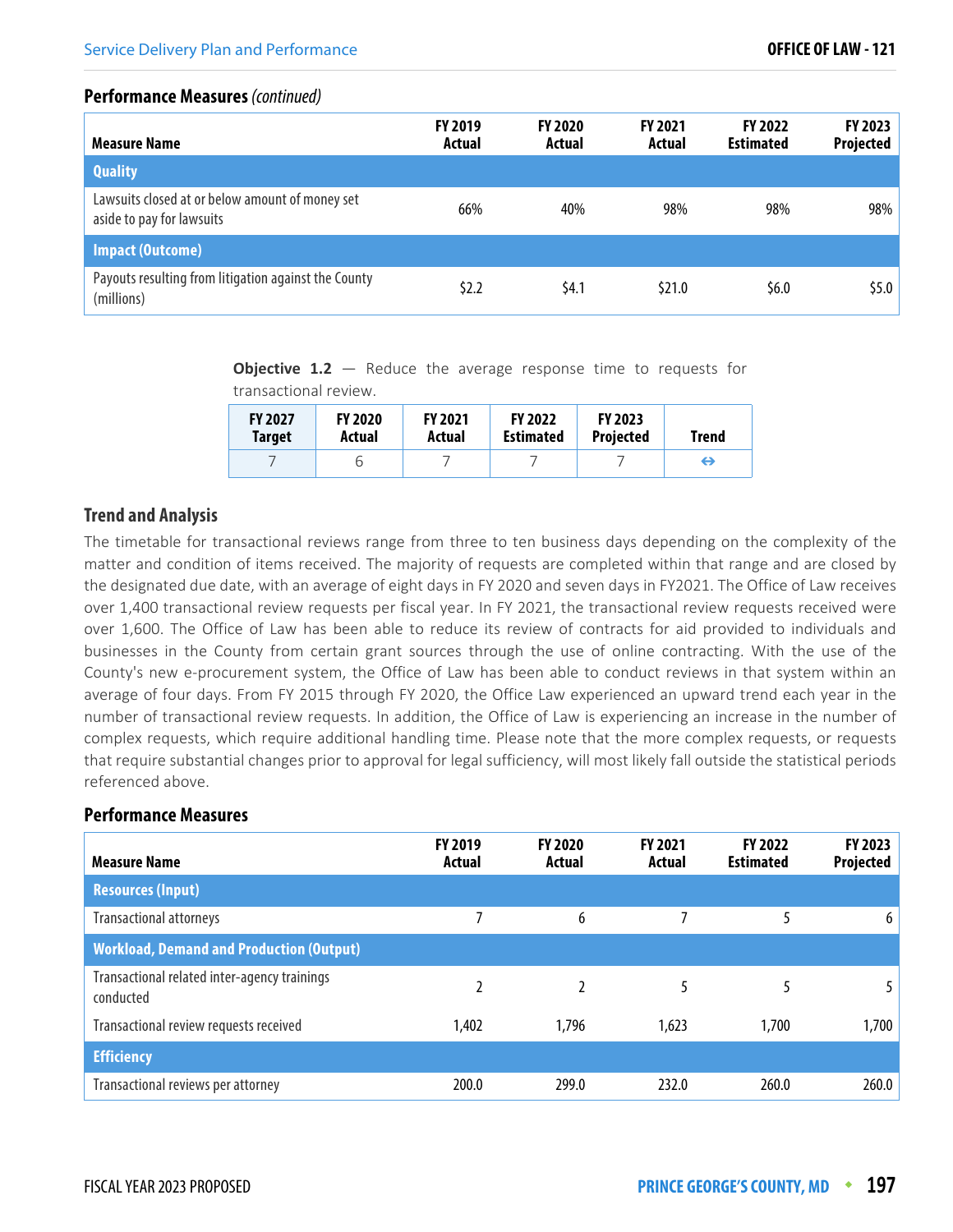#### **Performance Measures** (continued)

| <b>Measure Name</b>                                | <b>FY 2019</b><br>Actual | <b>FY 2020</b><br>Actual | <b>FY 2021</b><br>Actual | <b>FY 2022</b><br><b>Estimated</b> | <b>FY 2023</b><br><b>Projected</b> |
|----------------------------------------------------|--------------------------|--------------------------|--------------------------|------------------------------------|------------------------------------|
| <b>Quality</b>                                     |                          |                          |                          |                                    |                                    |
| Transactional documents reviewed on or before due  | 93%                      | 82%                      | 83%                      | 85%                                | 85%                                |
| <b>Impact (Outcome)</b>                            |                          |                          |                          |                                    |                                    |
| Days to complete requests for transactional review |                          | <sub>b</sub>             |                          |                                    |                                    |

**Objective 1.3** – Reduce the average response time for requests for legal opinions (in days).

| <b>FY 2027</b> | <b>FY 2020</b> | <b>FY 2021</b> | <b>FY 2022</b>   | <b>FY 2023</b>   | Trend |
|----------------|----------------|----------------|------------------|------------------|-------|
| <b>Target</b>  | Actual         | Actual         | <b>Estimated</b> | <b>Projected</b> |       |
|                |                |                |                  |                  | ⊖     |

## **Trend and Analysis**

The standard timetable for fulfilling non-complex requests for legal opinions is 10-15 business days, and for formal legal opinions it is 30 days. The complexity of the matter and the number of requests can increase the response time. The Office of Law has experienced a significant increase in the number of requests received. From FY 2019 through FY 2020, the number of requests increased by 15.5%. We anticipate a continued upward trend. Also, the Office of Law is not yet capturing all relevant numbers for legal services statistics because often attorneys are responding orally or via email and not making note in the case management system. The Office of Law is working to correct this issue. During FY 2021, the requests for legal review and opinions has increased significantly due to issues concerning the Declaration of Emergency.

## **Performance Measures**

| <b>Measure Name</b>                                               | <b>FY 2019</b><br>Actual | <b>FY 2020</b><br>Actual | <b>FY 2021</b><br>Actual | <b>FY 2022</b><br><b>Estimated</b> | <b>FY 2023</b><br>Projected |
|-------------------------------------------------------------------|--------------------------|--------------------------|--------------------------|------------------------------------|-----------------------------|
| <b>Resources (Input)</b>                                          |                          |                          |                          |                                    |                             |
| Legislative attorneys                                             | 4                        | 4                        | 4                        | 4                                  | 4                           |
| <b>Workload, Demand and Production (Output)</b>                   |                          |                          |                          |                                    |                             |
| Legislative review requests received                              | 264                      | 223                      | 352                      | 400                                | 400                         |
| Legislative related inter-agency trainings conducted              | 0                        | 3                        | 3                        | 3                                  | 3                           |
| <b>Efficiency</b>                                                 |                          |                          |                          |                                    |                             |
| Legislative and advice reviews per attorney                       | 61.0                     | 56.0                     | 56.0                     | 60.0                               | 60.0                        |
| <b>Quality</b>                                                    |                          |                          |                          |                                    |                             |
| Legislative and advice requests reviewed on or<br>before due date | 95%                      | 85%                      | 85%                      | 90%                                | 90%                         |
| <b>Impact (Outcome)</b>                                           |                          |                          |                          |                                    |                             |
| Days to complete requests for legal opinions                      | 30                       | 7                        |                          | 7                                  | 7                           |